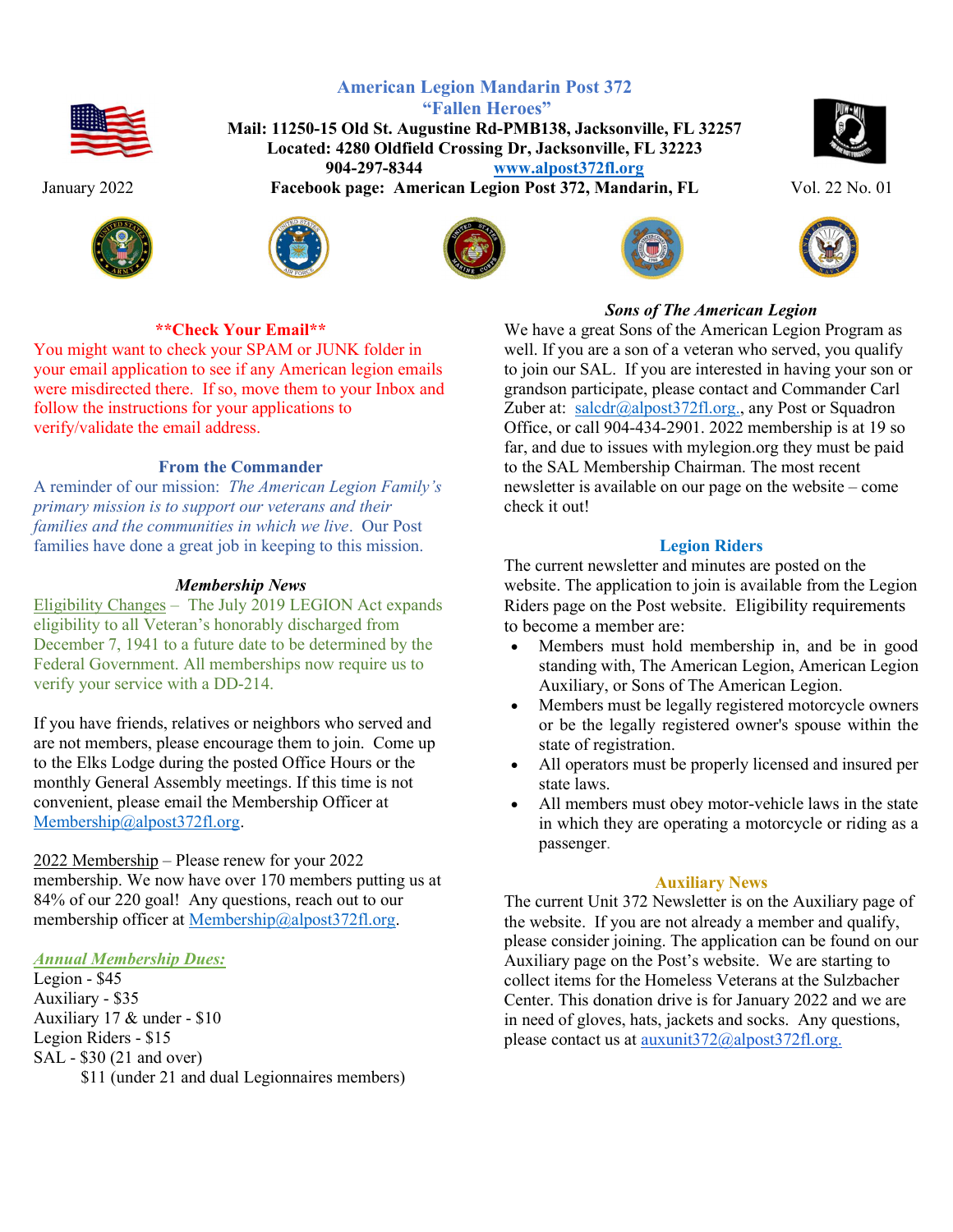#### Post Officers

Commander: Joe Maltese 1 st Vice Commander: Barry Litsky 2 nd Vice Commander: JD Gurley Finance Officer: Craig Bernat Adjutant: Barry Litsky Chaplain: Alan Painter Service Officers: Barry Litsky, Pat Patrick, Chuck Benham Judge Advocate: Vacant Historian: Pat Patrick Sergeant-at-Arms: Mathias Parker

### Executive Committee

Karen Tracy, Paul Arambula, Steve Sullivan, Alan Painter, Patricia Patrick

#### Auxiliary Executive Committee

Kathy Helmly, Marilyn Painter, Judy Bernat, Robin Maltese, Reed Bailey

#### SAL Officers

Commander: Carl Zuber Adjutant: Chuck Benham 1 st Vice: Vacant 2 nd Vice: Vacant Finance Officer: Craig Bernat Chaplain: Chuck Benham Historian: Vacant Sergeant-at-Arms: Don Crawford Asst Sergeant-at-Arms: Jeffrey Haley

### Auxiliary Officers

President: Reed Bailey 1 st Vice President: Michelle Maze 2 nd vice President: June Crawford Secretary: Marilyn Painter Treasurer: Judy Bernat Chaplain: Robin Maltese Historian: Vacant Sergeant-at-Arms: Danielle Fix Asst. Sergeant-at-Arms: June Crawford Membership: Michelle Maze

#### American Legion Riders

Director: Chuck Benham Asst. Director: June Crawford Finance Officer: Jim Hansen Chaplain: Patricia Patrick Adjutant: Robin Maltese Sergeant-at-Arms: Don Crawford Asst Sergeant-at-Arms: Carl Zuber Road Captain: Don Crawford Safety Officer: Tim Bailey Membership: Michelle Maze Quartermaster: Paul Arambula

#### ALR Committee Members

June Crawford, Don Crawford, Reed Bailey, Tim Bailey

## Service Officer Information

The VA added presumptive conditions for Vietnam Veterans exposed to Agent Orange. The full list and information can be found on our home page of alpost372fl.org. Contact our Service officer at adjutant@alpost372fl.org for information and to file a claim.

### General Information

Enjoy an issue of Bugle Blasts, a newsletter that provides information to current or former Armed Forces member and their family, by following the link on the Important Links page of the website.

Youth Elks Camp - During the  $7<sup>th</sup>$  week, active duty military children can attend for free.

#### Career Opportunities for Veterans

Recent events have caused a lot of people, many who are veterans, to scramble to learn to work from home, deal with losing a job or re-entering the workforce after shutdown. Deploycare has put together a short article for three ideas to help veterans in any economy. The article can be found on our website under Important Links. Check it out to see if any of the ideas work for you or a veteran you know!

AND - to help Veterans create the perfect Military to Civilian resume, check out this link https://www.resumebuilder.com/military-to-civilian-resumeexamples/, also available on our website.

## Financial Resource Links for Veteran Families

See below for links to 17 Resources for our Beloved Veterans & Their Families:

Career Resources for our Veterans The HUD-Veterans Affairs Supportive Housing Moving Costs | Moving Cost Calculator | Moving Estimate Step-by-Step Guide to the VA Loan Process VA Loan Calculator Moving Companies with Military Discounts What Documents Are Needed to Sell Your House? Find Family Services and Resources Near You Military Buddy Finder (VetFriends.com) Veteran Healthcare Resources The Differences between Medicare, Medicaid & VA Military **Benefits** Mental Health Resources for our Veterans Families Ways to Keep a Relationship Strong During Deployment and Separation Crucial Components to Highly Effective Deployment Communication Military Care Package Ideas: What To Put In A Care Package Post-Deployment Adjustments Military Couples Face Creating a Peaceful At-Home Atmosphere Upon Returning Home

### Project:Vetrelief

Mission is to provide a Legion of support for our service men and women as they transition into civilian lives. Backed by the American Legion of Florida, VetRelief ensures that our service men and women have the backing necessary to live successful and thriving civilian lives.

(https://www.projectvetrelief.org/) The Jacksonville Icemen have partnered with the American Legion to donate a portion of ticket sales during Veterans Appreciation Night to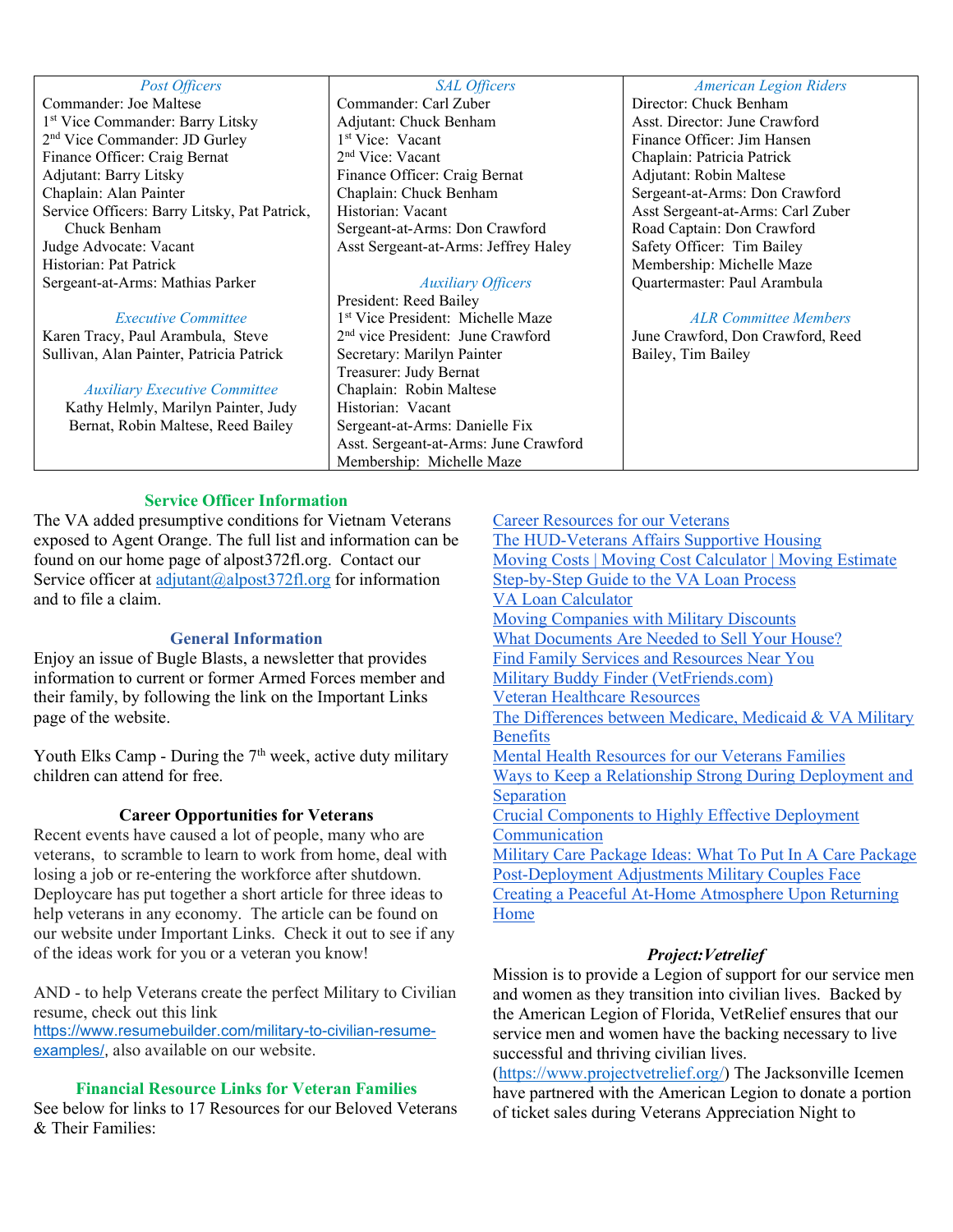VetRelief. https://allevents.in/arena/icemen-hockeygame/200019047449626

### ??? Where Are We ???

American Legion Mandarin Post 372 shares a location with the Mandarin/St. Johns Elks Lodge by Lowe's on Oldfield Crossing Drive. Entrance to the shopping center that the Elks Lodge is located behind is across from Walgreens.



Our Post is diligently looking for a permanent home. If anyone has contacts or knows of a location in the Mandarin area where the site could be donated or leased at a reasonable cost, please contact the 2nd Vice Commander or Adjutant from the email on our website.